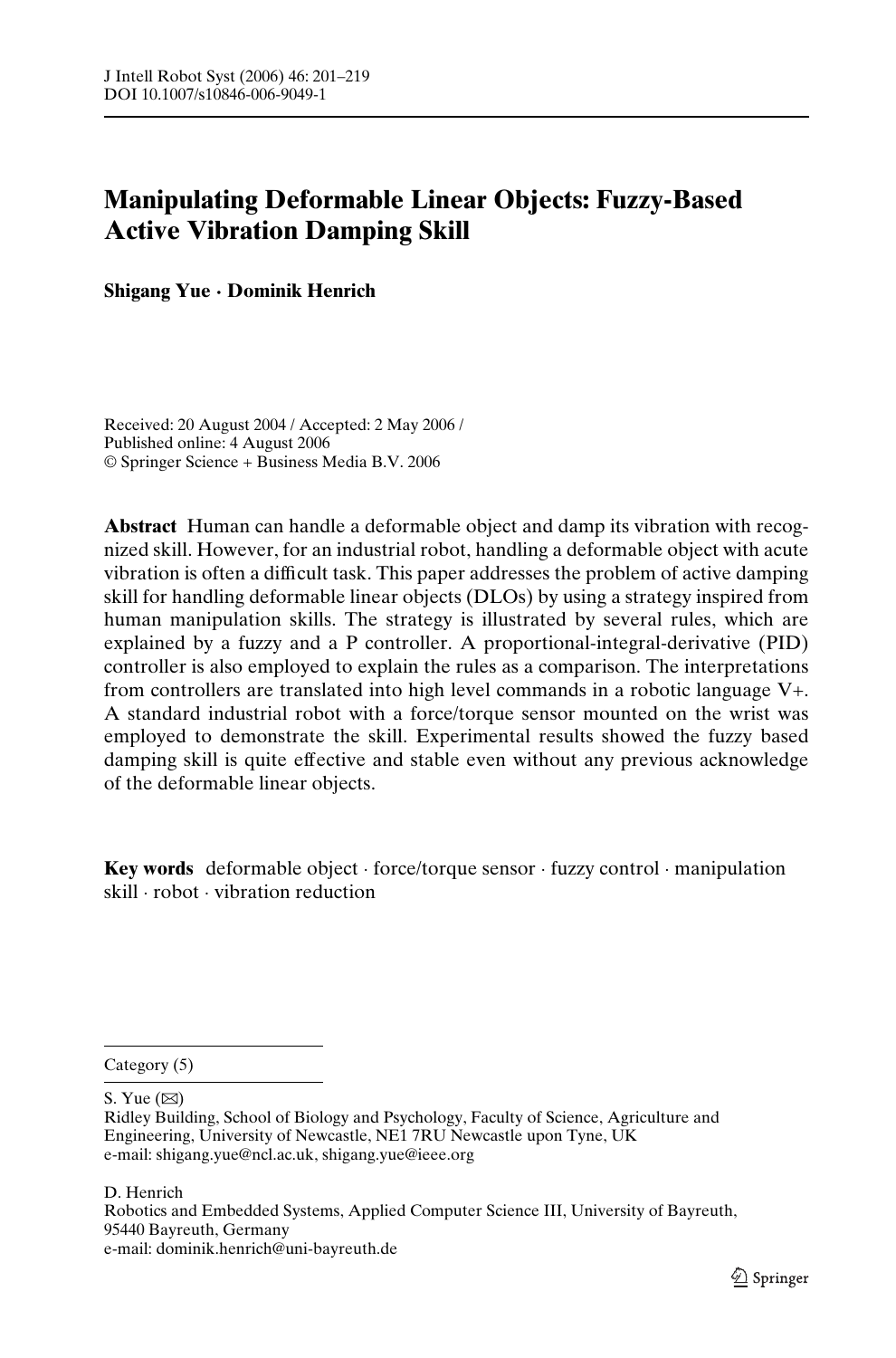## **1. Introduction**

Deformable objects such as cables, wires, ropes, cloths, rubber tubes, sheet metals, paper sheets and leather products can be found almost everywhere in the real world of industry and human life. In most cases, deformable objects and parts are still handled and assembled by humans. Fortunately, manipulating deformable objects using robots has gradually attracted more and more researchers from different research areas, such as manufacturing, robotics and artificial intelligence etc as reviewed by Henrich and Wörn [\[1\]](#page-17-0) and Nakazawa [\[2\]](#page-17-0).

Compared to rigid work pieces, the shape of deformable objects to be assembled is typically neither exactly known nor constant for the assembly process. This causes high uncertainties that have to be dealt with. In this paper, we concentrate on deformable linear objects (DLOs), such as ropes, hoses, electric wires or leaf springs. To cope with the uncertainties of the DLOs, either a model [\[3–5\]](#page-17-0) or information from a sensor [\[6–9\]](#page-17-0) must be used to predict/compensate for the uncertainties while performing the assembly. All of those approaches are used for solving clearly specified tasks, but it is not clear how they may be re-used in other, similar situations.

When a robot executes a manipulation task, its motion can be divided into several motion primitives, each of which has a particular target state to be achieved in the task context. These primitives are called 'skills.' Skills only involve high-level tasks and do not need to redesign low-level motion controllers. An adequately defined skill can have generality to be applied to various similar tasks. Different skills organized together may improve the manipulation ability of a robot very much. Until now, most of the research work on skill-based manipulation deals with rigid objects  $[10-12]$  $[10-12]$ .

Skill-based manipulation for handling deformable linear materials has been touched upon recently, for example, [\[13–15\]](#page-18-0). However, the effects of vibration are not taken into account in the skill-related work described above. The dynamic effects of deformable objects cannot be neglected, especially when a robot arm moves the objects quickly. As shown in Figure 1, the uncertainty resulting from oscillation may cause failure during the insert-into-hole operation. Therefore, to maintain or speed



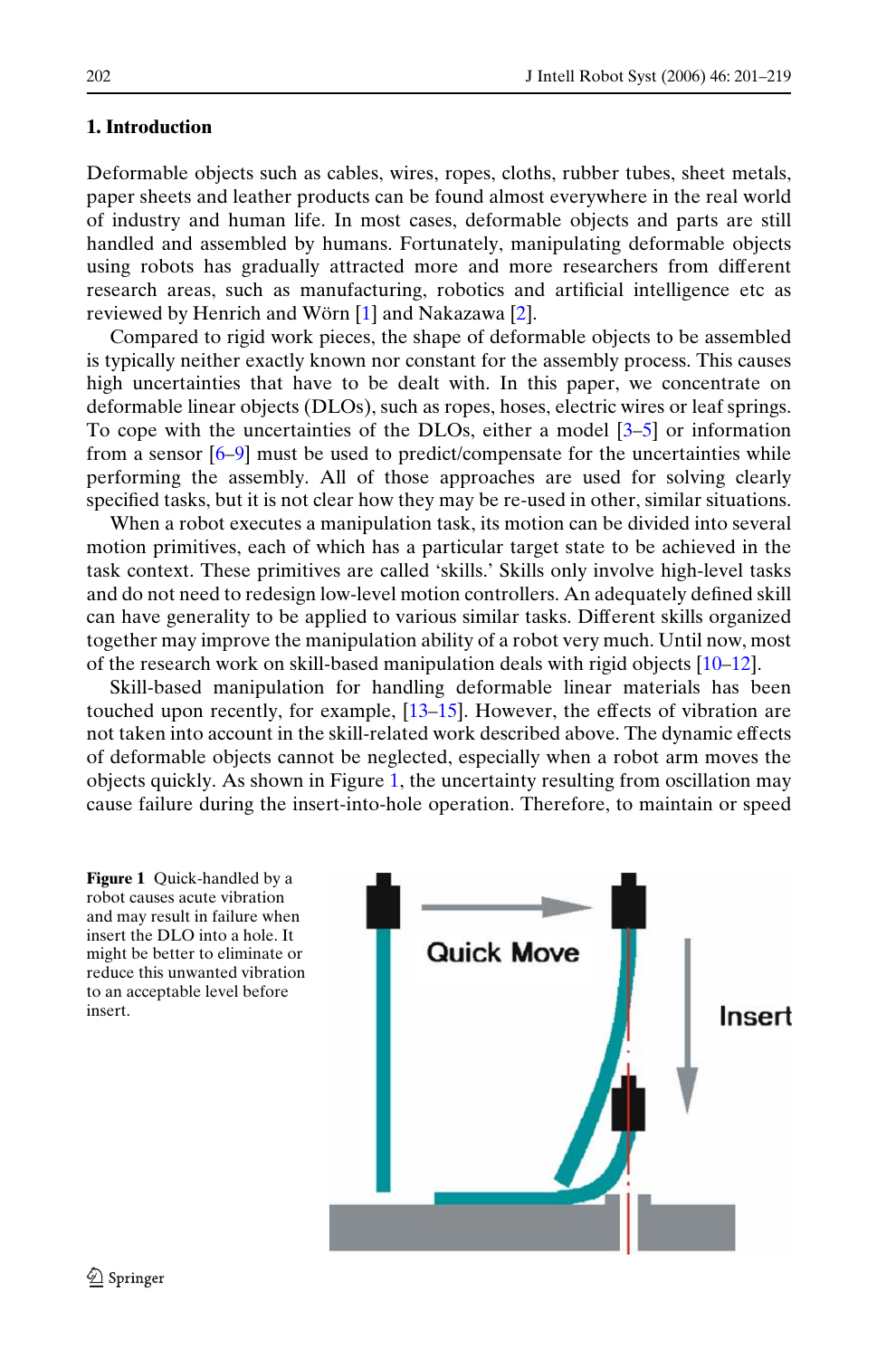up efficiency, the inertia caused vibration should be depressed during the motion or eliminated as soon as possible after the motion.

Vibration reduction of flexible structures has been a research topic for some robotic researchers. Chen et al. [\[16\]](#page-18-0) have reviewed the previous works and presented a passive approach based on open-loop concept for vibration-free handling of deformable beams; similar ideas can be found in [\[17,](#page-18-0) [18\]](#page-18-0), which deal only with rigid bodies. However, application of the method presented by [\[16\]](#page-18-0) is limited due to its stable start condition of the robot motion and a relatively simple trajectory of the previous motion. Considering the complex manipulations involved in practical situations, such as avoiding obstacles, picking-up and insert-into-hole etc., stable start condition cannot be satisfied easily.

With respect to manipulation, only the vibration that may cause failure of the next operation must be eliminated. Therefore, we prefer to remove as much as possible of the unwanted vibration immediately after the previous motion. Previous motion here refers to motions of robot end-effector that are completed before the next operation starts and result in vibration in the DLO. In recent papers, an off-line model-based method [\[19\]](#page-18-0) and an on-line sensor-based method [\[20\]](#page-18-0) to reduce the vibration of DLOs using attachable adjustment motions have been discussed. Although both of the methods have proved the effectiveness of the adjustment motion, they depend on previous knowledge of the DLO. For example, the physical parameters (width and height of cross-section, length, density and elastic modulus, etc) of the DLO are needed for model-based method, and frequency and stiffness for sensor-based method. In many cases, robot arm should deal with different DLOs with different physical parameters; some of the physical parameters may be unknown or difficult to be known in a limited time. Therefore, develop a new skill to cope with these difficult situations is badly needed.

As a good example, human can handle DLO and damp its vibration easily but with little or even without any previous knowledge of the DLO. Observing the skill of human, we try to present a new method to damp the acute vibration of a DLO without any known information about the DLO in advance. The only information, which may help sensing the states of the DLO, comes from a force/torque sensor which is mounted on the wrist of a robot. The robot will react according to the realtime data interpretation.

With the new method, the strength and scope of the robot's reaction are interpreted separately. The strength of the reaction here is defined by the speed of the jaws. The speed of the jaws is controlled by a fuzzy logic based interpreter or controller. PID method also used here to control the speed of the jaw as a comparison. The scope of the reaction is represented by the distance of the jaw's immediate motion and is interpreted by a simple P controller. Final decision on act right now or wait for next opportunity is made purely depends on how far the jaw is now from its original position. Once the strength and scope of the reaction together with the final act decision are made, they will be executed in real-time. Effect of each reaction will be evaluated immediately and reaction will continue until the vibration is weak enough and satisfy the terminating conditions. Experiments will be carried out to test the new method presented in the paper.

The rest of this paper consists of four parts. The skill is specified in details in Section [2.](#page-3-0) The approach to acquire data from sensor is described in Section [3.](#page-10-0) Implementation and experiments for testing and validating the proposed manipulating skill are illustrated in Section [4.](#page-11-0) Finally, conclusions and future work are related.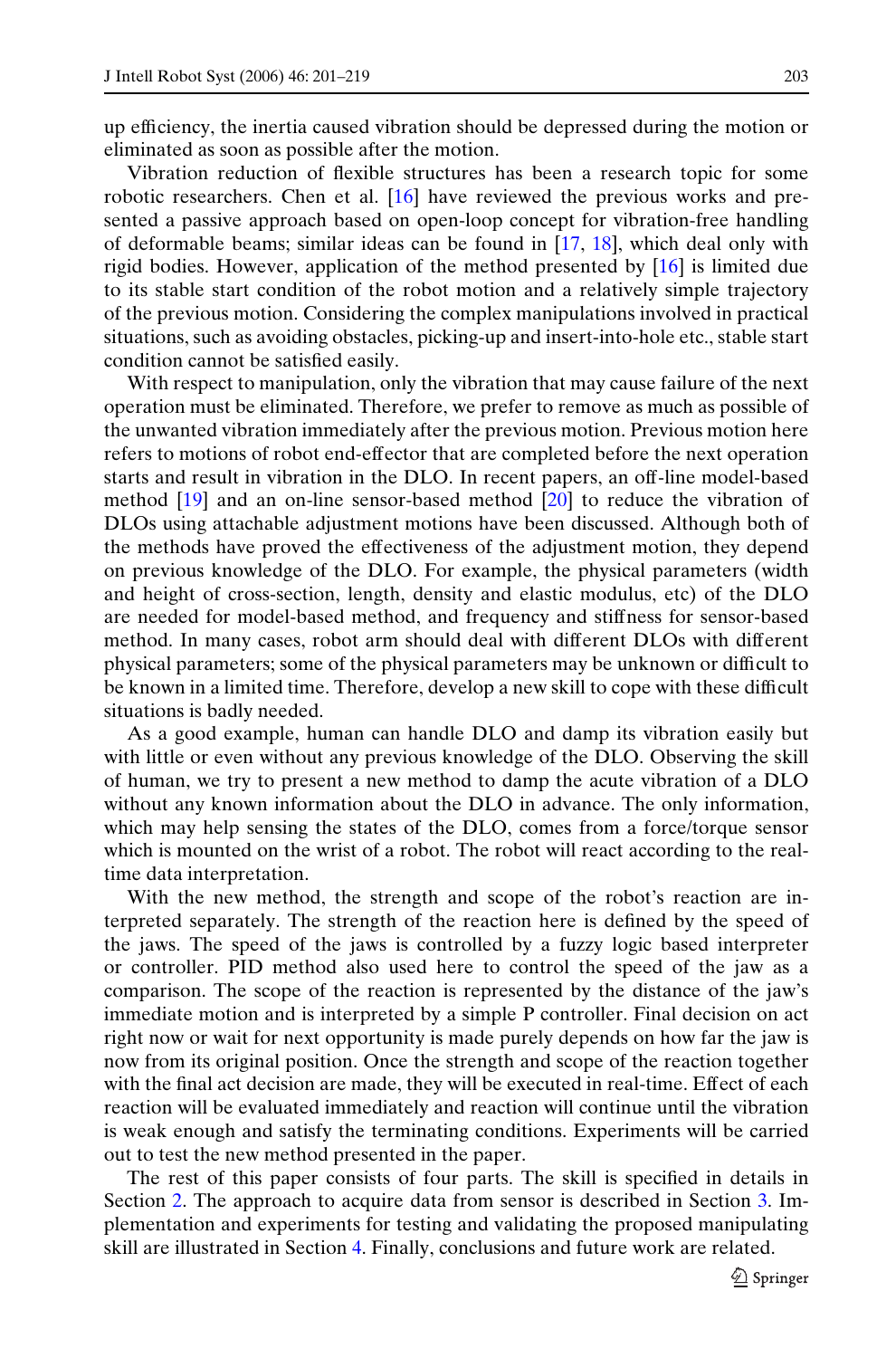# <span id="page-3-0"></span>**2. Method**

As mentioned above, human can handle a DLO and damp its vibration with easy even without any previous knowledge of the DLO, for example, the material, the stiffness and frequency etc. It is observed that to damp the vibration of a DLO, human usually depends on information of the forces/torques sensed with fingers and/or wrist, sometimes, complemented by vision. However, we still can damp the DLO's vibration effectively even without visual feedback. What is the strategy for human to damp vibration without visual information and can an industrial robot do it in a similar way? We will address the problem in the following sections.

## 2.1. Rules for Reactions

There are at least two kinds of important information can be extracted from the force/torque signals: one is the direction of the forces/torques which can be used to control the hand to move along; another one is the strength of the forces/torques which is probably used to determine the precise motion of the hand. It is noticed that to damp vibration, we tend to let our hands follow the direction of the sensed force/torques if lack of visual information, and the speeds and scopes of these motions can be different according to the environments or demands. To develop a robust robot skill that can deal with the vibration of a DLO no matter what kind of material it may be or what physical characters it may have, the following four rules can be applied (also see Figure 2 for the manipulation skill diagram),

- Rule 1. Robot should always follow the sensed direction of the force from the DLO.
- Rule 2. The speed of the reaction motion depends on the strength of the sensed force/torque.
- Rule 3. The distance of the motion also depends on the strength of the force/torque.
- Rule 4. Stop if the strength of the force/torque is weak enough.



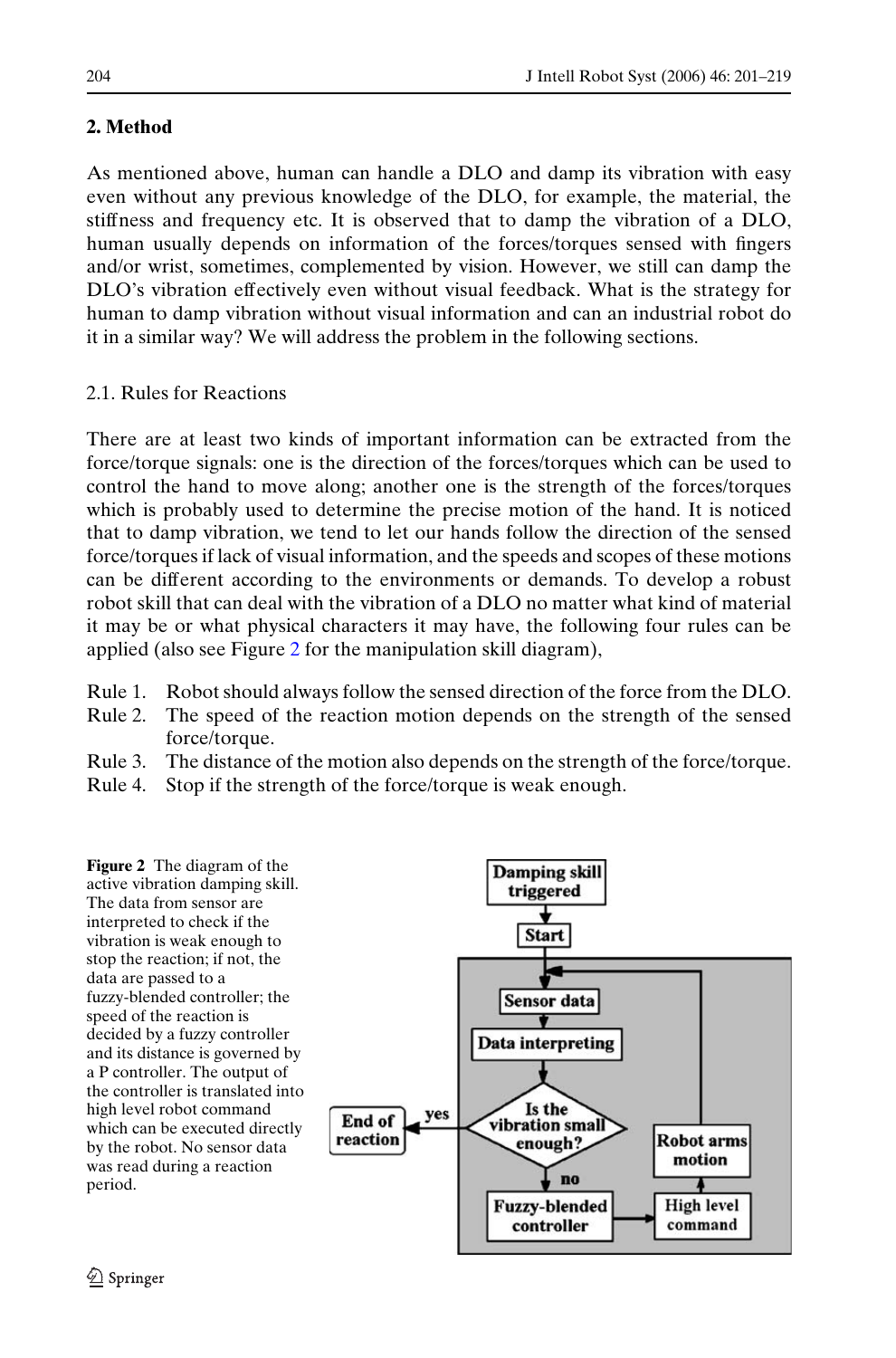<span id="page-4-0"></span>With these rules, once the skill is triggered, the robot arm will follow the direction of the forces it sensed. The speed and the distance of the robot arm's motion are controlled by a feedback loop. In other words, the robot arm will try to satisfy the demands from the DLO when the skill is triggered. These demands are sensed by the robot arm via the force/torque sensor. The robot arm reacts as soon as it receives the interpreted message from controllers. The effect of these reactions or adjustments is: the vibration will be dying out quickly since the elastic energy of the DLO is consumed or counteracted by these small scale reactions.

Unlike model-based [\[19\]](#page-18-0) and previous sensor-based [\[20\]](#page-18-0) methods, these closedloop reaction motions can deal with a general DLO without any previous knowledge of the DLO and its previous motion. It should be mentioned here that, all our efforts is limited on high-level control and there is no need to touch upon the lower level motion control of the robot. For example, to tune the speed of the reaction, we only need to change the type of its acceleration profiles and program speed of the robot [\[25\]](#page-18-0).

Now, the question is how to explain the above rules to a robot. In the following part, a closed-loop fuzzy logic method is used to explain Rule 2 and a P controller is used to explain Rule 3. The so-called *fuzzy-blended controller* (shown in Figure [2\)](#page-3-0) in fact consists of one fuzzy and one P controller. A PID controller is also used here to explain Rule 2 but only as a comparison.

#### 2.2. Fuzzy-blended Controller

Fuzzy logic was first introduced by Zadeh [\[24,](#page-18-0) [25\]](#page-18-0) in 1960s. Fuzzy logic is proposed as an effort to model the uncertainty of natural language that often deals with the concept of partial truth, i.e., truth-values between 'completely true' and 'completely false.' In fuzzy set theory, an object can be allowed to have partial membership in more than one set through the introduction of the membership function. The fuzzy logic control method can make use of the human linguistic experiences [\[23\]](#page-18-0) and has been used successfully in robotics, for example [\[26–28\]](#page-18-0), so it is one of the best tools for us to implement the human skill inspired manipulating method.

Therefore, we use fuzzy controller to control the speed of the robot jaws, which are holding the DLO in the experiments, and the distance of the adjustment motion is controlled by a P controller. The Fuzzy and P blended control diagram can be found in Figure 3. The robot arm has its own control system to control the position and speed and acceleration etc but in lower level. Our control strategy only involves high-level robotic commands in V+, for example, *tool speed* and *ACCEL* [\[25\]](#page-18-0).

The fuzzy controller used in the experiments is shown in Figure [4.](#page-5-0) The crisp input (error and change-in-error for example) will be converted to fuzzy value through

**Figure 3** The fuzzy- and P-blended controller to interpret the sensor data and control the robot arm to damp the DLO's vibration. Fuzzy controller controls the speed of the adjustment motion *v* and P controller controls the moving distance *h*.

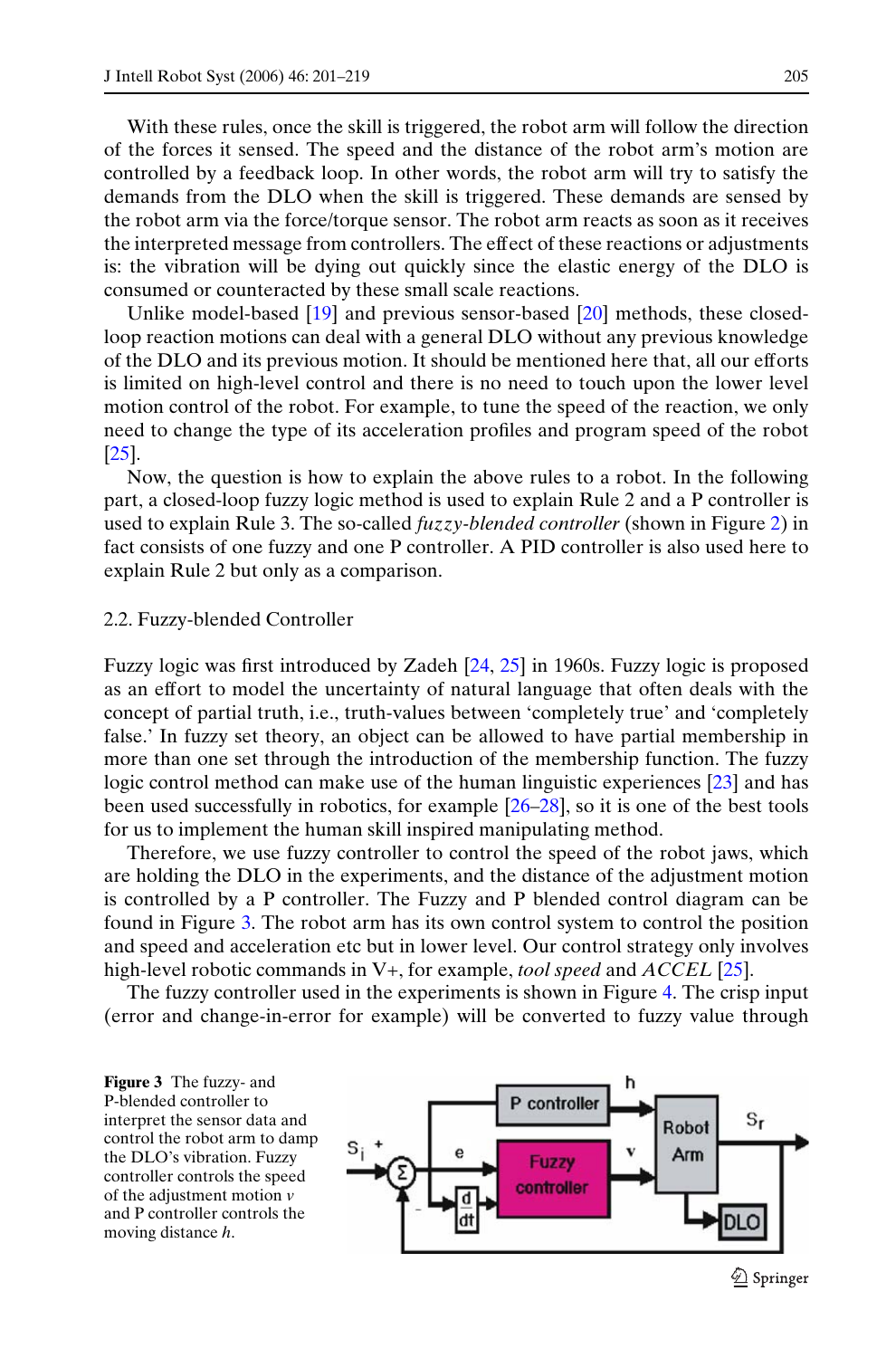<span id="page-5-0"></span>

**Figure 4** The Fuzzy controller with crisp input and crisp output. The crisp input is translated into fuzzy set value with membership functions via fuzzification; decisions are made in the Fuzzy processing by applying the fuzzy rules. The decisions are then translated back into real value via defuzzification as output.

fuzzification, and then processed according to fuzzy rules. Fuzzy conclusions can be draw after that, and crisp output can be obtained by using defuzzification. Here, the crisp output is the value of speed that will be given to robot arm as instruction. We will explain these procedures in details in the following parts.

## 2.2.1*. Fuzzification*

In Fuzzification process, real value input will be translated into fuzzy set array. In this paper, the input is highly depends on data (signal) from sensor. If *e* is the error between the real signal and the ideal signal defined as

$$
e = S_r - S_i \tag{1}
$$

where  $S_{\rm r}$  is the real current signal,  $S_{\rm i}$  is the ideal signal when the DLO has no vibration at all, we will use *e* as one of the input to the controller. Another input is the changein-error  $\dot{e}$ , i.e., the difference of the two sequential  $e$ . Please note that error  $e$  controls the direction of the reaction motion according to Rule 1 (Section [2.1\)](#page-3-0).

For all the error *e*, the change-in-error *e*<sup> $i$ </sup> and the output speed, we use the same kind of triangular membership functions (Figure [5\)](#page-6-0) but with different name, i.e., the membership functions for the error is  $u_e(e)$ , the membership functions for the changein-error is  $u_{\dot{e}}(\dot{e})$  and the membership functions for the output speed is  $u_{\dot{v}}(v)$ .

Here we use the membership function for the error *e* as an example (Figure [5a](#page-6-0)), *a* is a scale, *e* represents crisp input; five membership sets were used to describe the input, they are negative big NBig, negative small NSmall, zero, positive small PSmall and positive big PBig; for example, if the error input is 0.5*a*, then its value described with membership functions should be like this:

$$
u_e^{ZERO}(0.5a) = 0.5
$$
 (2a)

$$
u_e^{PSmall}(0.5a) = 0.5\tag{2b}
$$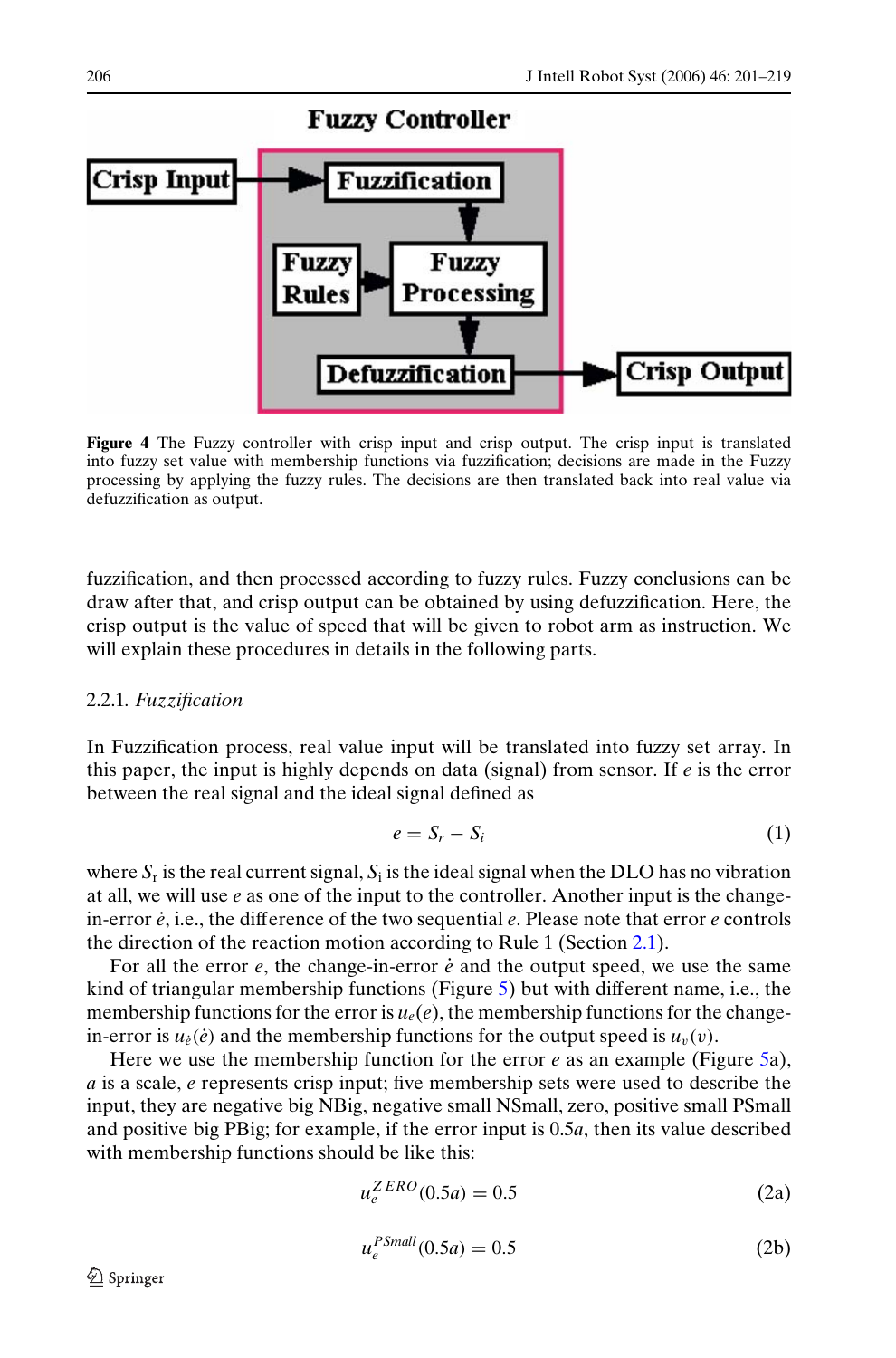<span id="page-6-0"></span>

**Figure 5** Membership functions used to translate crisp input into fuzzy memberships. **a** error; **b** change-in-error; and **c** output speed. Note, since we will use moment sensed by sensor, the error and the change-in-error are in Nm; units for output speed is m/s. NBig is negative big, NSmall is negative small, PSmall is positive small, and PBig is positive big.

In the implementation, these membership functions are described by several segments of functions and an input is automatically translated into value belongs to different sets like Equations  $(2a)$  and  $(2b)$ . The membership functions for the changein-error and the output speed can be expressed and operated in the similar way. In Figures 5b and c, the membership functions for change-in-error and output speed are also illustrated in details.

#### 2.2.2*. Fuzzy Processing*

To meet the demands of our case, totally 25 fuzzy rules were introduced and listed in Table [I.](#page-7-0) Fuzzy rules were expressed in if–then form in the fuzzy controller. Where NB means negative big, NS means negative small, PS means positive small and PB means positive big.

Next, we consider how to determine which conclusions should be reached when the rules that are on are applied to deciding what the speed instruction should be given to the robot arm to reduce the DLO's vibration. For our two inputs problem, there are at most four rules can be applied. Using the minimum to represent the premise, we have

$$
u_{(j)} = \min\{u_e(e), u_{\dot{e}}(\dot{e})\} \qquad (j = 1, ..., 4)
$$
 (3)

2 Springer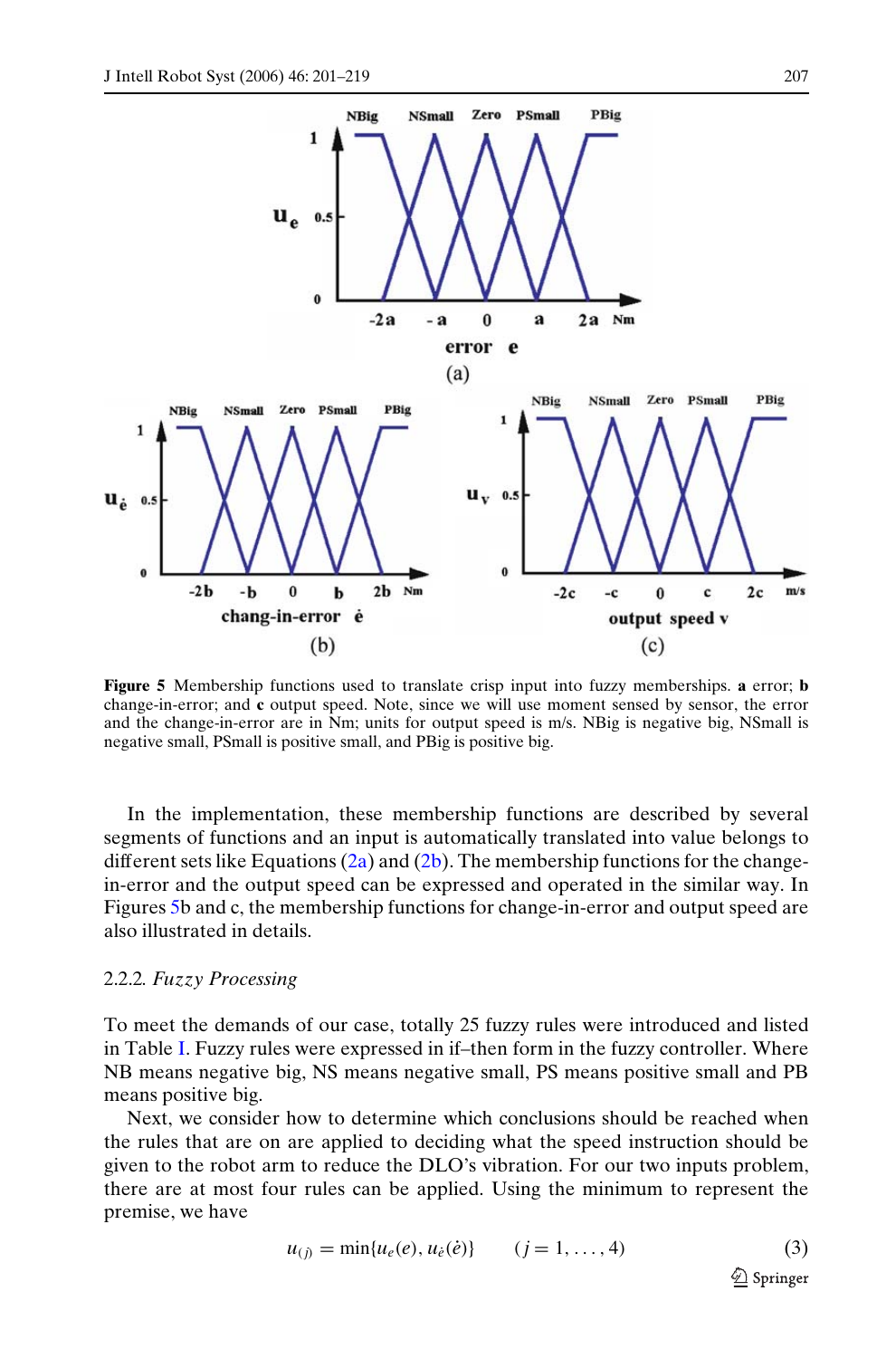| Output speed     |           | Change-in-error è |           |           |           |           |  |  |
|------------------|-----------|-------------------|-----------|-----------|-----------|-----------|--|--|
|                  |           | NB                | <b>NS</b> | Zero      | PS        | PВ        |  |  |
| Position error e | NB        | NB                | NB        | NB        | <b>NS</b> | Zero      |  |  |
|                  | NS        | NB                | <b>NS</b> | NS        | <b>NS</b> | Zero      |  |  |
|                  | Zero      | <b>NS</b>         | Zero      | Zero      | Zero      | PS        |  |  |
|                  | PS        | Zero              | PS        | PS        | PS        | <b>PB</b> |  |  |
|                  | <b>PB</b> | Zero              | PS        | <b>PB</b> | <b>PB</b> | <b>PB</b> |  |  |

<span id="page-7-0"></span>**Table I** Rules for fuzzy controller to generate speed of reactions

where as indicated in the above,  $u_e(e)$  is the membership function value of error,  $u_e$ <sup>(*e*</sup>) is the one of change-in-error,  $u_{(j)}$  is the correspond value of speed membership function with rule *j* of the total applicable rules applied.

## 2.2.3*. Defuzzification Method*

There are lots of defuzzification methods [\[23\]](#page-18-0). We will choose the 'center of gravity'  $(COG)$  defuzzification method (Figure 6) for combining the recommendations represented by the implied fuzzy sets from all the rules. Let *b<sup>i</sup>* denote the center of the speed membership function (i.e., where it reaches its peak) of the consequent of rule  $(i)$ . The defuzzificated crisp output  $u^{\text{crisp}}$  can be given as

$$
v^{crisp} = \frac{\sum_{i} b_{i} \int u_{v}(i)}{\sum_{i} \int u_{v}(i)}
$$
(4)

where  $\int u_v(i)$  denote the area under the speed membership function  $u_v(i)$ , as shown in Figure 6. The final crisp output speed can be then obtained,

$$
v^{out} = \lambda v^{crisp} \tag{5a}
$$

where  $v^{out}$  is the speed value that could execute directly by the robot,  $\lambda$  is a constant scale. However, sometimes the output speed value is extremely small made it impossible for the robot covers the distance within a certain period of time. To

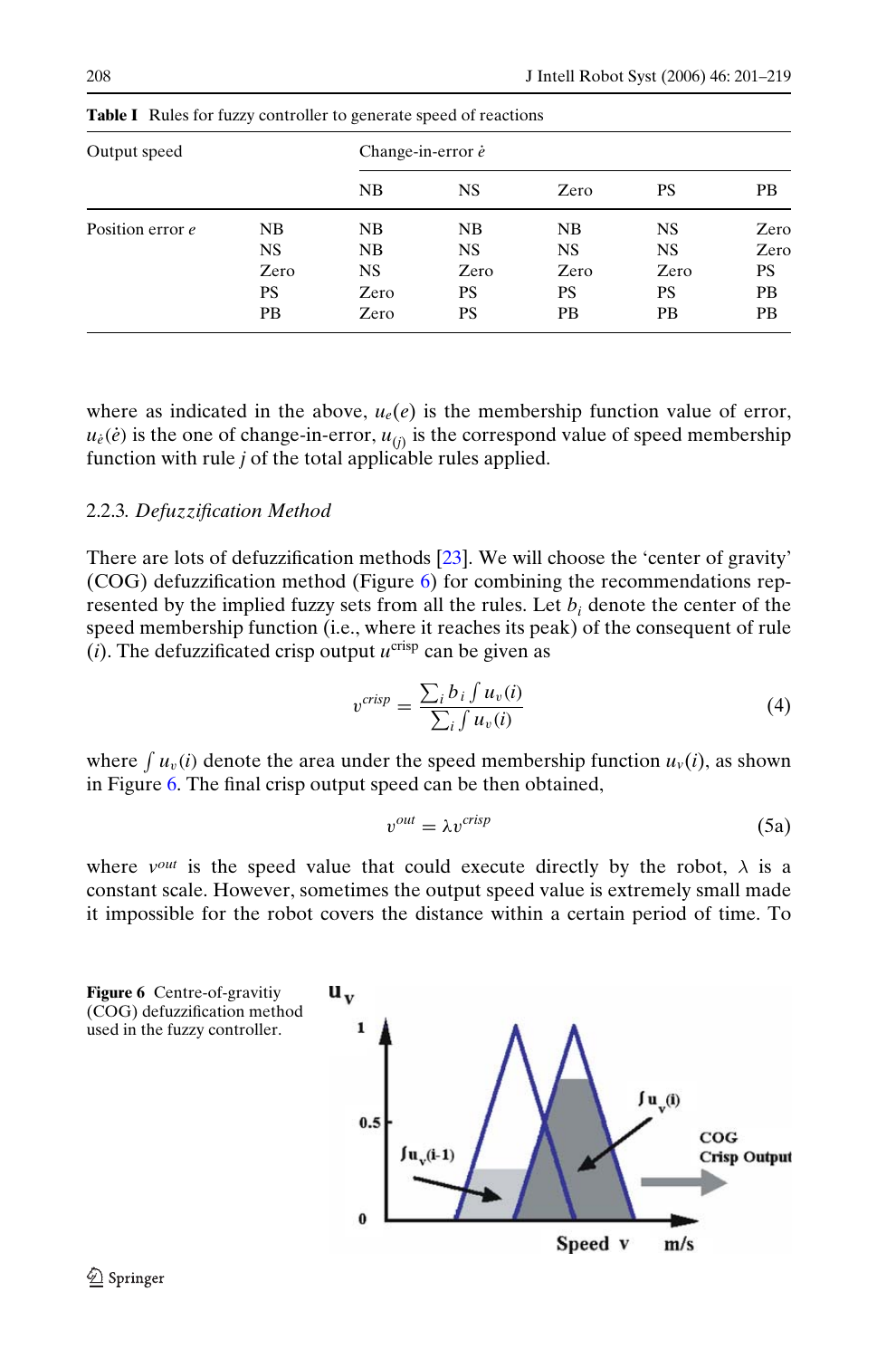<span id="page-8-0"></span>avoid this embarrassing situation, the executable speed is modified from the crisp output speed,

$$
v^{exe} = \begin{cases} abs(v^{out}) \text{ if } v^{out} > v^{\min} \\ v^{\min} \text{ otherwise} \end{cases} \tag{5b}
$$

where *v exe* is the final executable speed, *vmin* is the minimum speed allowed. Note here we take the absolute value of the crisp output speed because the direction of the reaction motion is decided by the sensed moment/force as stated in Rule 1 (Section [2.1\)](#page-3-0).

#### 2.2.4*. Graphic Example of the Fuzzy Controller*

In this subsection, a graphic example with crisp input and output will show how the fuzzy controller works in Figure 7. The input is supposed to be error 0.5a Nm and change-in-error −1.75b Nm. There are four rules could be applied at the same time according to Table [I.](#page-7-0) They are:

- (1) IF error is Zero and change-in-error is NBig, Then output speed is NSmall;
- (2) IF error is PSmall and change-in-error is NSmall, Then output speed is PSmall;



**Figure 7** Graphic illustration of the fuzzy controller. In this example, four rules are on at the same time with the input: error is 0.5a Nm and change-in-error is −1.75b Nm. The output speed is finally determined as −0.13 cm/s with COG method.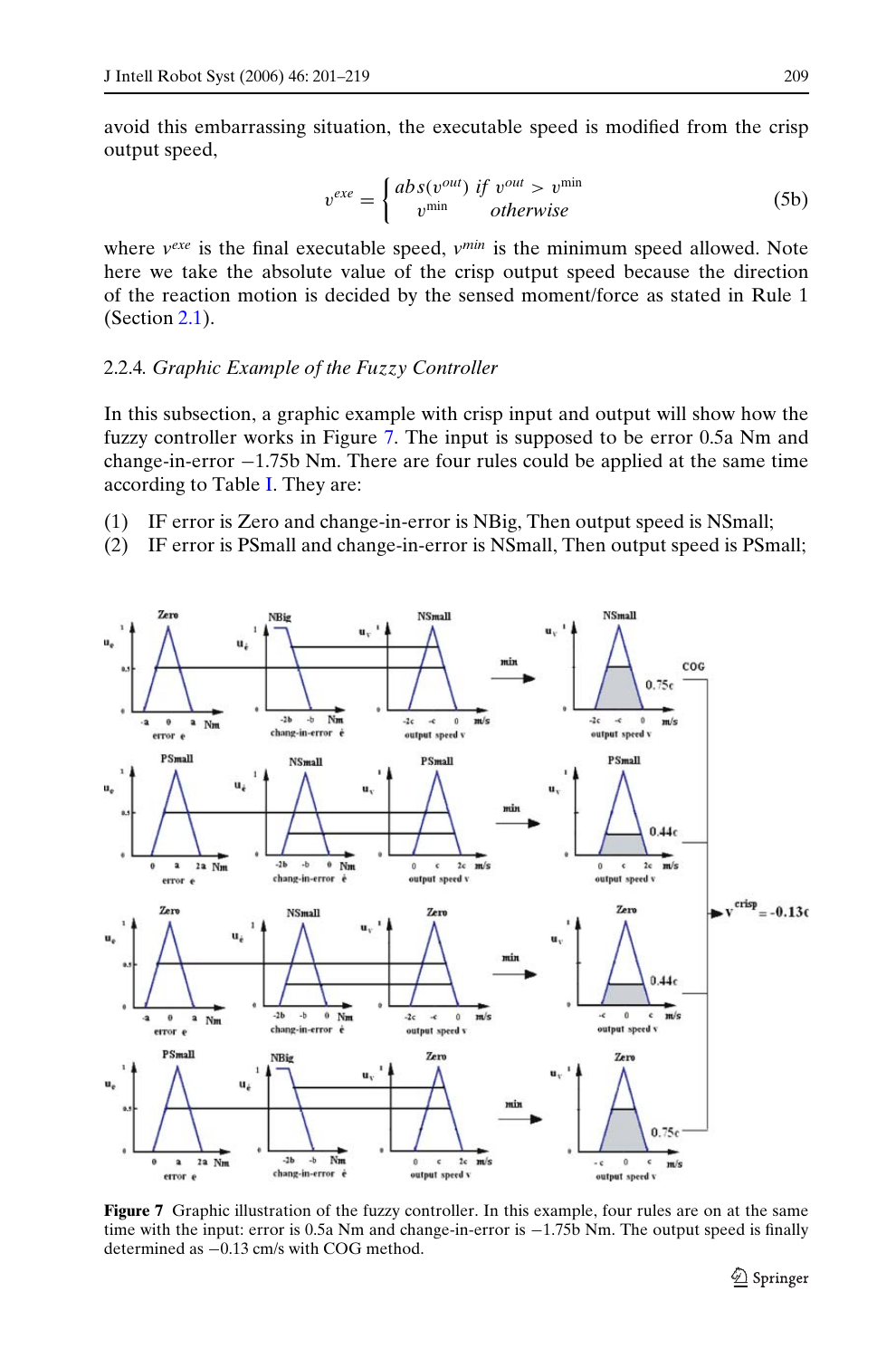- <span id="page-9-0"></span>(3) IF error is Zero and change-in-error is NSmall, Then output speed is Zero;
- (4) IF error is PSmall and change-in-error is NBig, Then output speed is Zero.

Each of the four rules will generate an output speed membership set with two different values, as shown in the first to third columns of the Figure [7.](#page-8-0) The minimum (fourth column in Figure [7\)](#page-8-0) will represent the value for each rule applied according to Equation [\(3\)](#page-6-0). Therefore, totally there are four output sets with their own values need to be integrated into one crisp output. The final crisp speed value is computed with COG method and it equals:  $-0.13$  cm/s.

## 2.2.5*. P Controller*

As shown in the Figure [3,](#page-4-0) a P controller explains the Rule 3 (Section [2.1\)](#page-3-0), i.e., controls the scope of the robot arm reaction motions. We have a simple P control law to govern the distance of the reaction motions

$$
h = K_d e \tag{6}
$$

where  $K_d$  is the gain of the P controller. To balance the scope of the series of adjustment motions, we set a limit,

$$
h^l \leq \sum h_i \leq h^r \tag{7}
$$

where  $h^l$  and  $h^r$  are the left and right maximum allowed distance respectively, distance is measured from the original point where the skill is triggered, *h<sup>i</sup>* is a real represents the moving distance of the  $i^{th}$  reaction motion,  $\sum h_i$  represents the distance from the original point where the skill is triggered to the finish point of the  $i<sup>th</sup>$  reaction motion. For example, if  $h<sup>l</sup> = -5$  cm,  $h<sup>r</sup> = 5$  cm, the whole series of reaction motions would be limited within a 10 cm small area; if  $\sum h_i = -6$  cm, it exceeded the limitation, the *i th* reaction motion could not be executed and the robot has to wait for the next opportunity.

## 2.3. PID Control Method

PID is a widely used effective control method [\[21\]](#page-18-0). It is reasonable to employ PID controller to calculate the speed of robot arm as a comparison. As illustrated in Figure 8, a PID controller gives the speed *u* and a P controller governs the moving distance *h*. We have the PID control law at time *t* as

$$
v = K_c \left( e + \frac{1}{T_i} \int e dt + T_d \frac{de}{dt} \right)
$$
 (8)

**Figure 8** The closed-loop PID and P control of robot jaw's motion for vibration damping, where *v* is the speed and *h* is the distance of the jaw's motion.

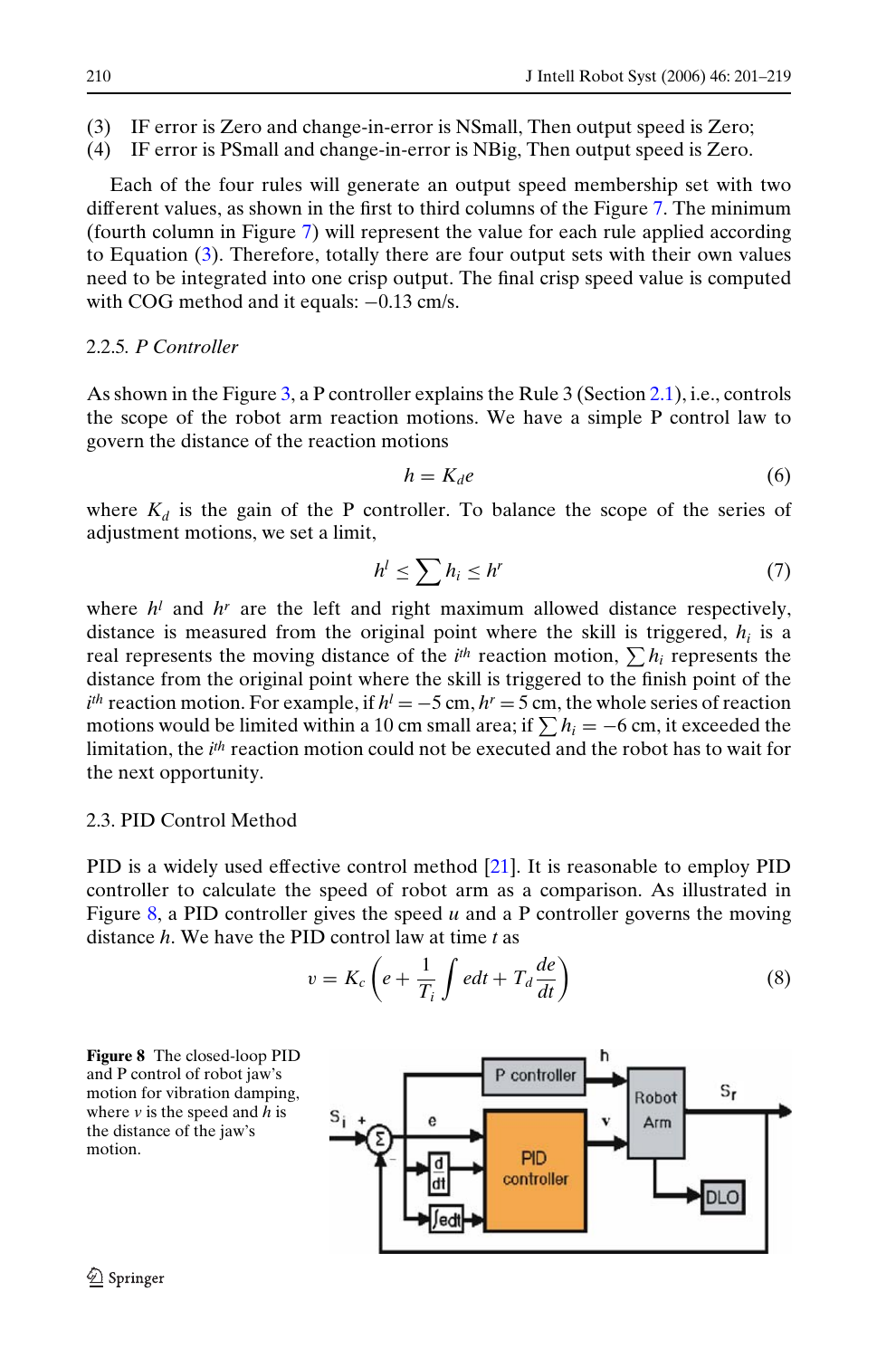<span id="page-10-0"></span>where *v* is the speed of the robot's jaws,  $K_c$  is the gain of the PID controller,  $T_i$  is the integral time of the controller,  $T_d$  is the derivative time of the controller. The first term in Equation [\(8\)](#page-9-0) is the proportional P part of the controller, the second term is the integral I part, and the third term is the D part which is proportional to the predicted error at time  $t + T_d$ . The PID output speed is also modified in the same way as described in Equation [\(5b\)](#page-8-0) for Fuzzy crisp output speed.

A P controller as described in the above chapter controls the distance *h* of each reaction motion in the same way as described in Fuzzy-blended controller.

#### **3. Sensor Data Processing**

As we may have known, the signal coming from sensor is quite noisy. For a force/torque sensor that is mounted on the wrist of the robot arm, the inertia effect resulted from movements is also merged into the signal. Therefore, the first thing to do is try to eliminate the inertia effects. To achieve this goal, one successful method is to move the measurement center to the center of the gravity of the sensor; this will eliminate the inertia problem from the signal of moments [\[22\]](#page-18-0). We will use this method in this paper to eliminate the noise caused by inertia during or immediately after reaction motion. However, force signal is still affected by inertia.

On the other hand, to get more reliable signal, we average the value of the signals within a narrow sampling window, as shown in Figure 9. The data got within the sampling window is averaged and used as the sampling value corresponds to the latest time of the sampling window.

We have

$$
g = \sum_{i=1}^{p} g(i) \frac{1}{p}
$$
 (9)

where *g* is the final signal used in our experiment,  $g(i)$  is the direct output signal from sensor. The sampling rate of the force sensor we use is fixed at 100 Hz, means each sample needs 10 ms. Since in the experiments we set  $p = 3$ , the width of the sample window is actual 30 ms.

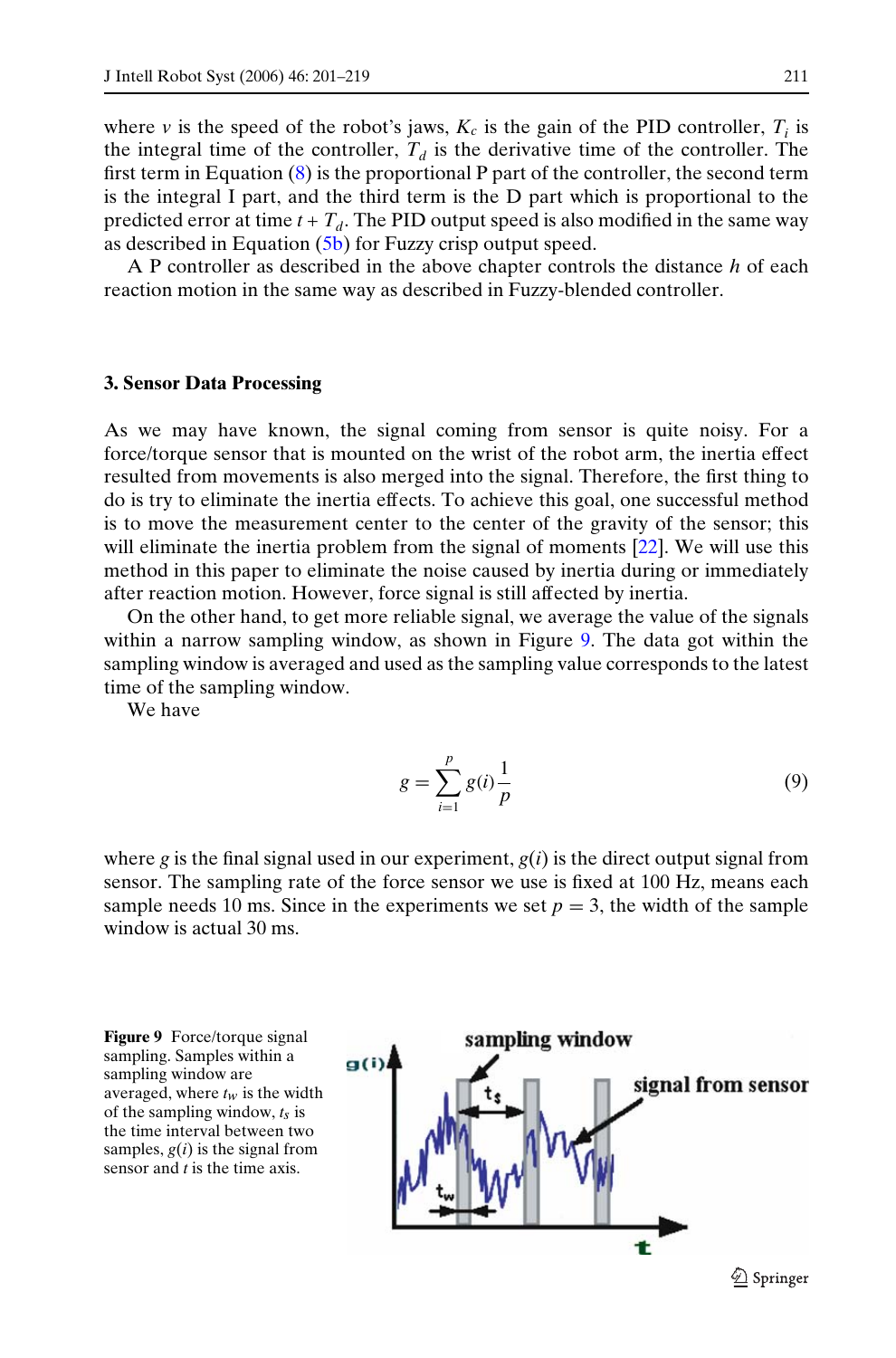# <span id="page-11-0"></span>**4. Experiments**

In this section, several experiments will be carried out to test the presented damping skill with Fuzzy or PID controller. Each experiment will be repeated for several times to got the averaged data.

# 4.1. Implementation

To build up the sensor-based damping skill experiment, a Stäubli RX130 industrial robot with a force/torque sensor was used. In the experiment, the DLO is a standard 500 mm stainless steel ruler with a cross-section of  $0.5 \times 18$  mm. A 5-pfenig coin (about 5 g) is fixed to the DLO with yellow sticking tape at 2 cm from its free end. One end of the ruler was tightly grasped by pneumatic jaws, as shown in Figure 10, and the force/torque sensor was mounted on the wrist of the robot. The sensor used was an AdaptForce 50/100. The sensor weighs 0.35 kg and its relative accuracy is 2% of full scale, the resolution (standard deviation of force sensor readings with filter 2) is  $F_x$ : 0.027N,  $F_y$ : 0.027N,  $F_z$ : 0.16N,  $M_x$ ,  $M_y$ , and  $M_z$ : 0.0023 Nm.

As related above, the speed of the reaction motion is either given by the Fuzzy control or the PID controller. The speed is implemented with high level command by define tool speed in MMPS (millimeter per second, [\[25\]](#page-18-0)). However, there are still several types of acceleration profiles that mainly determines the time consumed to accelerate to the expected speed. In our experiments, we choose one of the fastest acceleration profiles with the same strength in acceleration and deceleration; in V+, it is *ACCEL*(0) 100, 100 [\[25\]](#page-18-0). The monitor speed and program speed are all set to 100 [\[25\]](#page-18-0).

The moment sensed by sensor is used as the signal that reflects the vibration of DLO. The ideal signal is zero because the DLO should not vibrate at all. Therefore,  $S_i$  is assumed to be zero in the experiments. The distance limit for the skill are set to be  $h<sup>l</sup> = -10$  cm and  $h<sup>r</sup> = 10$  cm in the experiments. The reaction motion is thus restricted to a 20-cm-long line. The maximum distance allowed is 14 cm and no minimum



**Figure 10** Experiment setup. The robot is handling a long DLO to access the hole and is going to insert the DLO into the hole. The fast moving operation causes acute vibration and this vibration is expected to be reduced to an acceptable level before try to insert. The DLO is a standard 500-mm stainless steel ruler with a 5-g coin fixed to it at 2 cm from its free end. **a** Above view, **b** side view.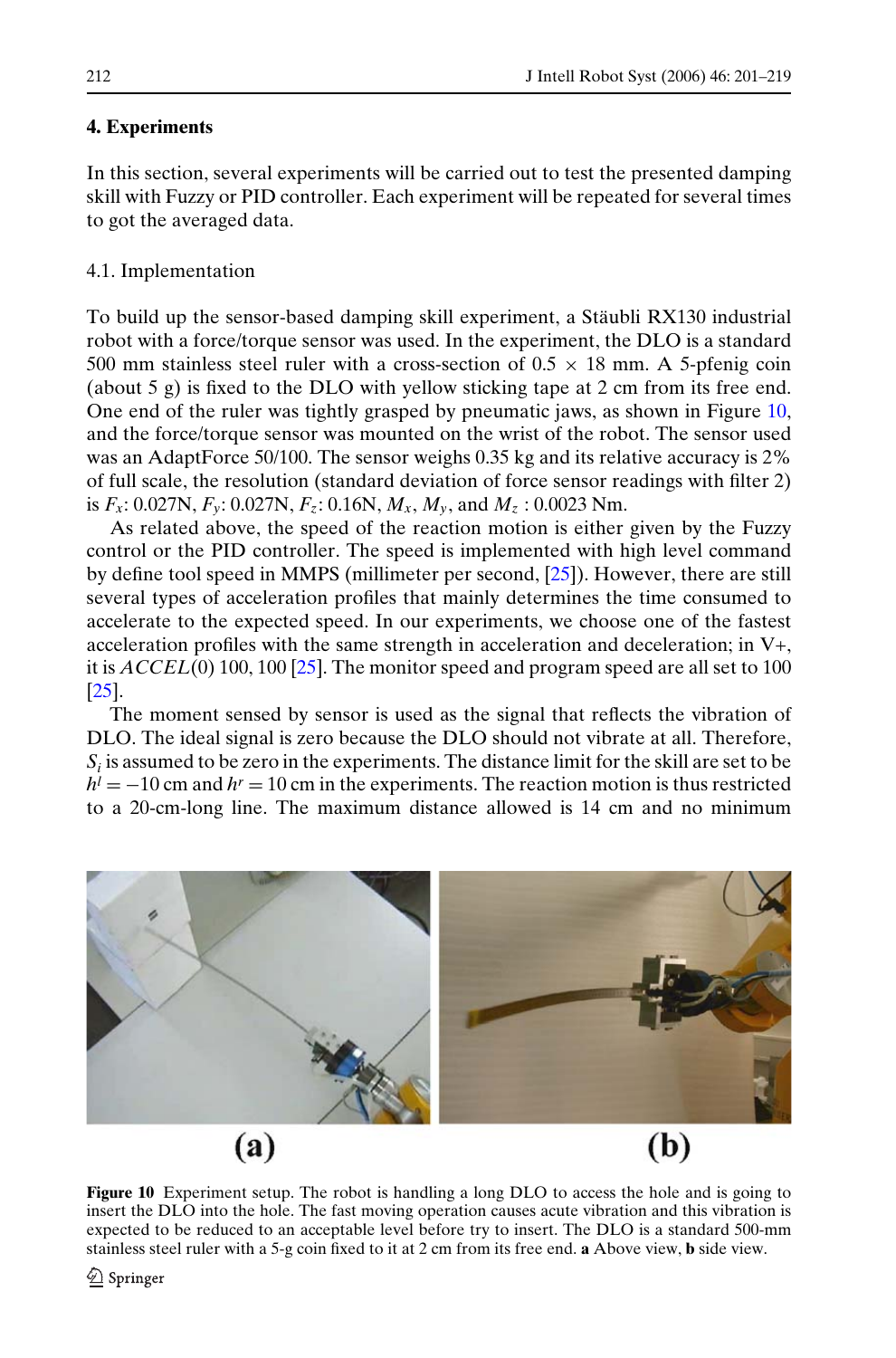<span id="page-12-0"></span>limit. If the absolute value of the sensed error *e* is lower than 0.07 Nm and the absolute value of the change-in-error is less than 0.06 Nm, then, the reaction will be terminated. The damping reaction will also be terminated if the total number of reaction motions is more than 18 times in the experiments if without different statement. The minimum speed allowed  $v^{min}$  is set to be 60 mm/s in all the following experiments.

All the experiments start with the same previous motion and the same DLO if without different statement, which stimulates acute vibration with the amplitude of 310 mm at the free-end. The strength of vibration in amplitude in the following experiments is measured at the free-end if without statement.

#### 4.2. Experiment with Fuzzy and P Controller

In this subsection's experiments, the speed of the reaction motion is explained by a Fuzzy controller. The distance is controlled by a P controller. The gains of P controller are set to be  $K_d = 125$ . In the experiments, sampling time interval  $t_s$  is 500 ms, means a group of three samples will be taken within the 30 ms sampling window at every 500 ms. The 500 ms time interval will allow the robot to fulfill



**Figure 11** A trial of the Fuzzy- and P-controlled experiments. The reaction motions started from about 0.6 s as shown in the figures. **a** Moment  $M_x$ , without reaction motion caused noise [\[22\]](#page-18-0); **b** force Fx, reflects each reaction motion with pairs of symmetric impulses; **c** speed, controlled by the Fuzzy controller; **d** distance, given by the P controller.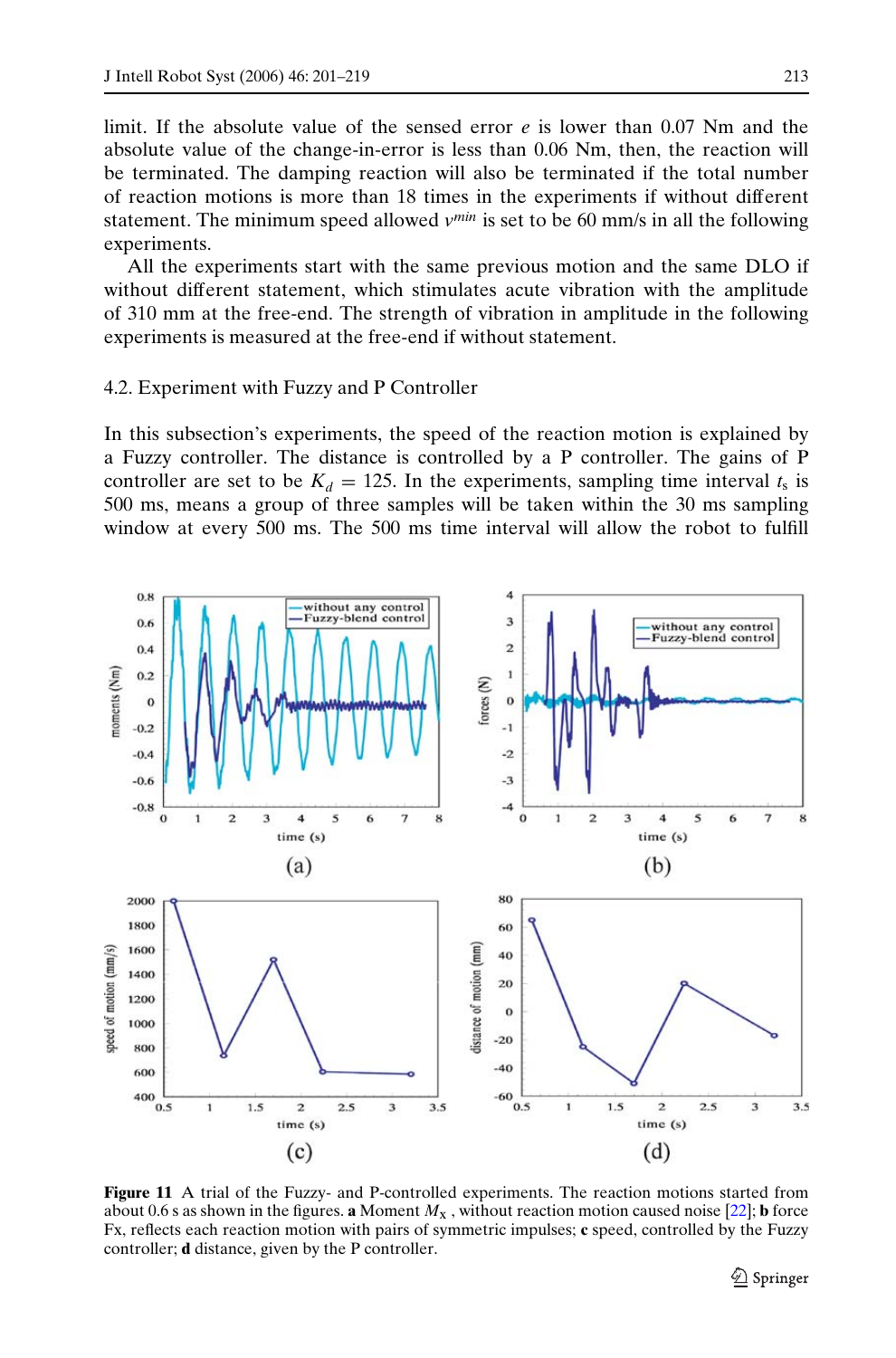<span id="page-13-0"></span>one reaction motion completely. Other parameters used in the fuzzy controller are  $a = 0.093, b = 0.093, c = 600$ , and fuzzy scale  $\lambda = 1.200$ .

Ten times of the experiments indicated that Fuzzy logic method can help to reduce the vibration at the endpoint of the DLO from 310 to 8.8 mm (averaged from 10 times of experiments, mean is 8.8 mm, standard deviation is  $2.2 \text{ mm}^2$ ) within about  $3.38 \text{ s}$ (averaged from 10 times of experiments, mean is 3.38 s, standard deviation is  $0.23 \text{ s}^2$ ), almost 97% of the vibration was cut down. If without any active damping, vibration declines to this level will cost about 100 s.

One trial of the Fuzzy and P controlled experiment is shown in detail in Figure [11.](#page-12-0) The moment in Figure [11a](#page-12-0) showed clearly that vibration was reduced not by one but several times of reaction motions. From the quite symmetric force curve in Figure [11b](#page-12-0), we can find that each of the reaction motion was completed within the 500 ms sampling interval. Each reaction's speed and distance are shown in Figure [11c](#page-12-0) and Figure [11d](#page-12-0), respectively. The speed, the distance and the reaction caused force are correlated as shown in Figure [11.](#page-12-0) For example, the first reaction motion's speed was quite high, 2,000 mm/s, and its distance was more than 60 mm; reflected in the force, there were two strong symmetric impulses in the Figure [11\(](#page-12-0)b); as a comparison,



**Figure 12** A trial of the Fuzzy- and P-controlled experiments but with a changed DLO. The reaction motions start from about 0.6 s as shown in the figures. **a** Moment  $M_x$ ; **b** force  $F_x$ ; **c** speed given by the Fuzzy controller; **d** distance given by the P controller.

 $\mathcal{Q}$  Springer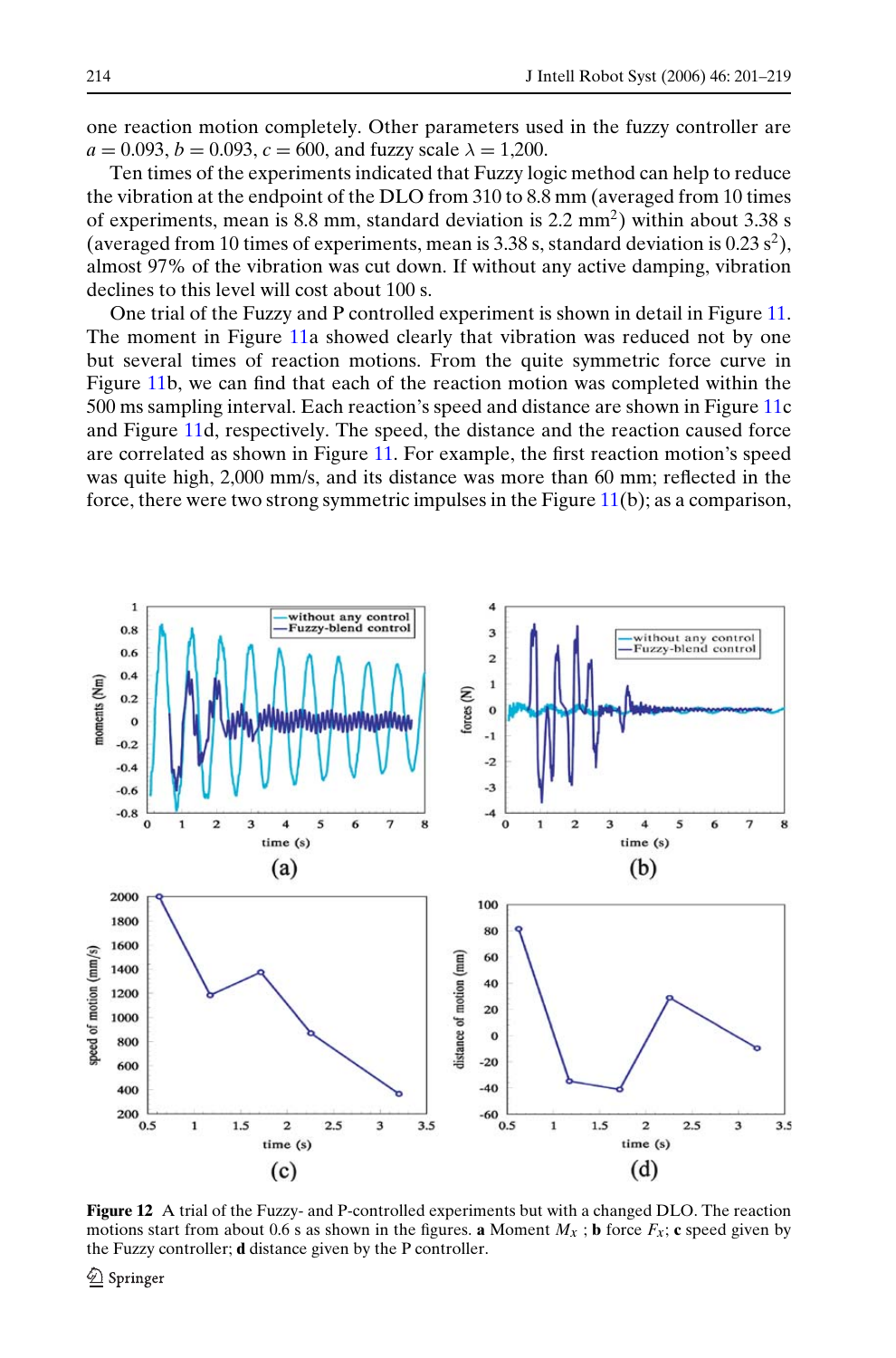<span id="page-14-0"></span>the last reaction motion was with smaller speed and smaller distance as well, so reflected in the force curve, there were two small impulses.

Additional experiment has also been done to find if this method could be used to different DLO. We added another 5pfennig to the DLO, fixed it to the DLO at the 20 cm from the free end with a piece of yellow sticking tape. With this new coin, the vibration amplitude caused by previous motion is 320 mm. Five experiments showed that it can still reduce the vibration amplitude dramatically, from 320 to 14.4 mm (averaged from five times of experiments, mean is 14.4 mm, standard deviation is 3.36 mm<sup>2</sup> ). The details of one trial is shown in Figure [12.](#page-13-0) After about 4 s, vibration amplitude reduced significantly.

It is also found that high frequency vibration may be stimulated or remain unreduced using the active damping skill (Figures [11a](#page-12-0) and [12a](#page-13-0)). Try to reduced these high frequency is probably beyond the robots ability since its acceleration and speed are quite limited and the robot jaws are made of metal without any passive damping effect. In fact, the vibration damping skill is only designed to reduced the low frquency vibraiton which is thought to be the main source of vibration that may cause failure in the forthcoming operations.



**Figure 13** A trial of PID and P-controlled experiment. The PID controlled damping skill started from about 3.2 s as shown in the figures. **a** Moment  $M_x$ ; **b** force  $F_x$ ; **c** speed defined by PID controller; **d** distance defined by P controller during the experiment.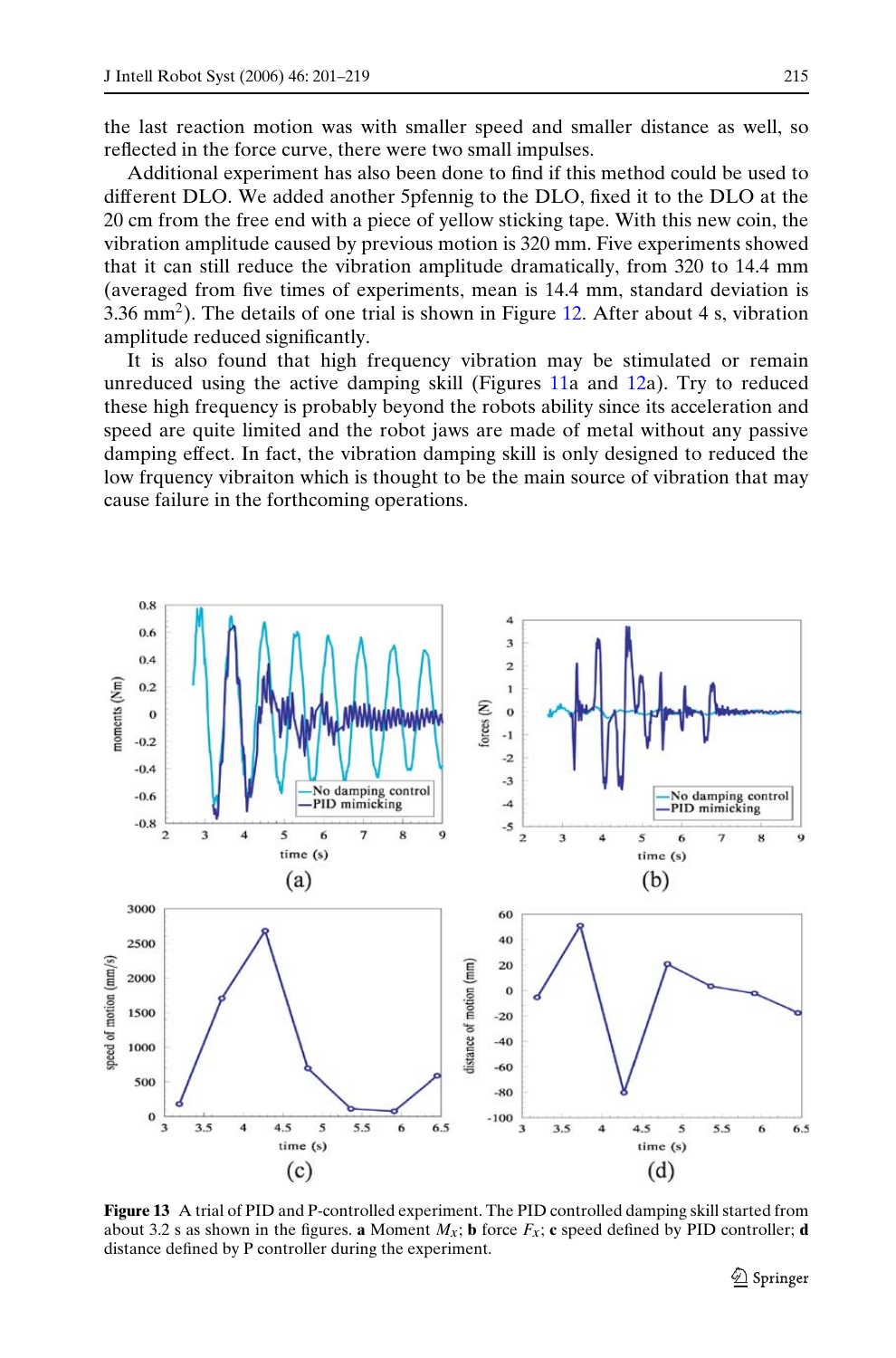### <span id="page-15-0"></span>4.3. Experiments with PID and P Controller

In the following experiments, the speed of the reaction motion is explained by a PID controller. The distance is controlled by a P controller. The gains of the PID is set to be as high as  $K_c = 8,000$  to get stable control effect. The gain of the P controller is  $K_d = 125$  as before. The integral time of the controller  $T_i$  is set to be the sampling interval time, the derivative time  $T_d$  is set to be 0.01 sec. The sampling interval is 500 ms if without different statement.

It was found that the PID method can decrease the vibration amplitude quickly too from 310 to 25 mm (averaged from 10 times of experiments, mean is 25 mm, standard deviation is 13.6 mm<sup>2</sup>), that is to say, about 92% vibration was cut down within a bit more than 3.7 s (averaged from 10 times of experiments, mean is 3.7 s and standard deviation is 0.6 s<sup>2</sup>). The moment, force, speed and distance *versus* time in one trial of the experiment are shown in Figure [13.](#page-14-0) The distance of the whole series of reaction motions were quite balanced (close to its original position) too in this experiment.

Experiment has also been done with a changed sampling time interval, i.e., from 500 to 180 ms. As shown in the Figure 14 (one trial of the experiment), with



**Figure 14** A trial of PID and P controlled experiments with sampling time interval 180 ms. The total number of reaction motions is limited to 40 times. The damping reaction starts from about 3.0 s as shown in the figures. The first reaction motion's speed was so small that has to be replaced by  $v^{\text{min}}$ . **a** Moment  $M_x$ ; **b** force  $F_x$ ; **c** speed defined by the PID controller; **d** distance defined by the P controller.  $\mathcal{D}$  Springer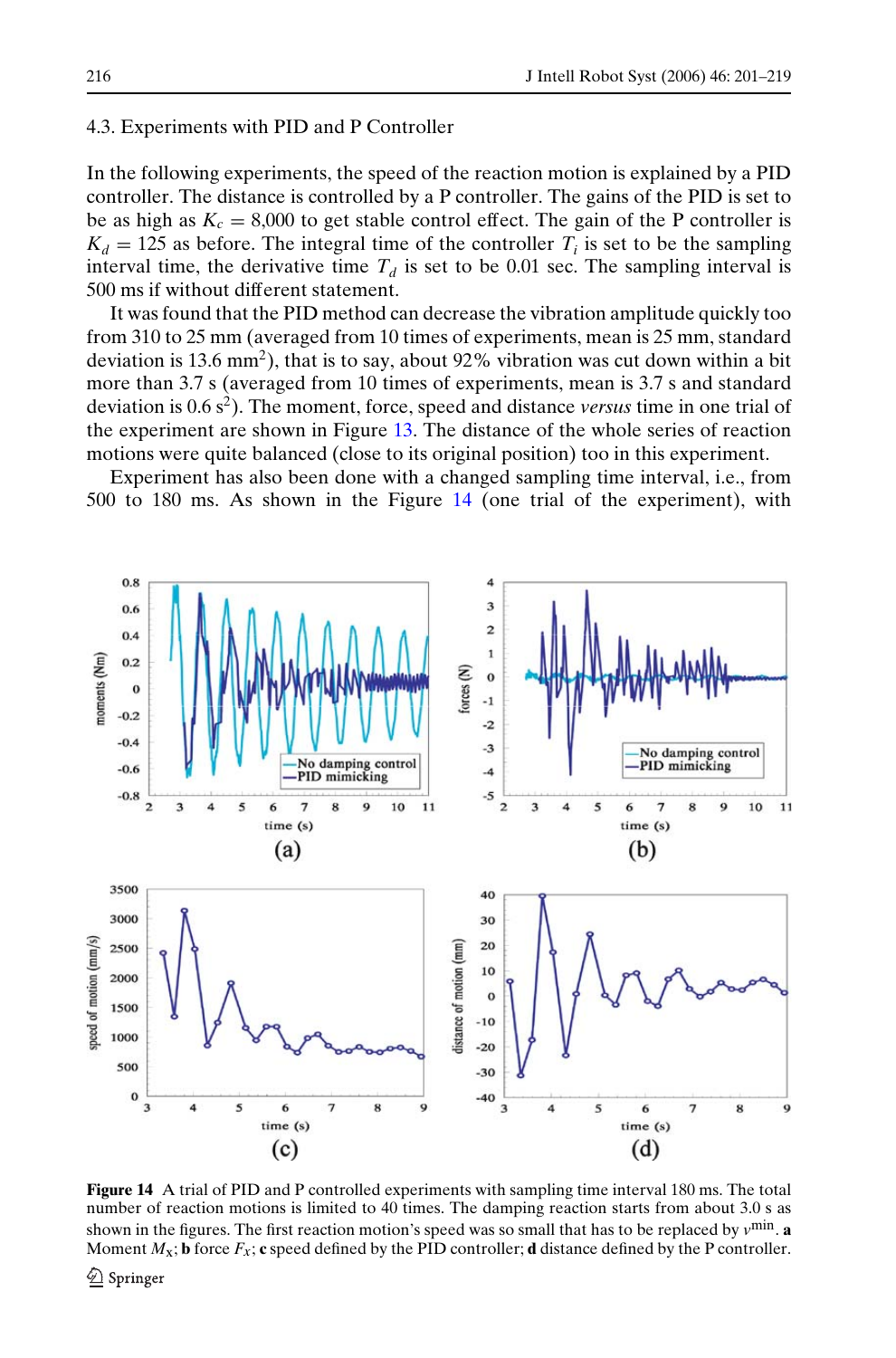180 ms sampling time interval, the PID method can decrease the vibration amplitude from 310 to 17.3 mm (averaged from 10 times experiments, mean is 17.3 mm, standard deviation is 6.65 mm<sup>2</sup>), that is to say, about 94% vibration was cut down. However, more time was consumed in this case. It cost 4.9 s (averaged from 10 times experiments, mean is 4.9 s, standard deviation is  $1.1 \text{ s}^2$ ) for the PID controller to finish its job. As shown in Figure [14,](#page-15-0) in this trial, it finished with total 26 times of reaction motions.

As one may have already found from Figure [14b](#page-15-0), with the short sampling time interval 180 ms, not all the reaction motions demanded by the controller can be fully finished. They are often overlapped or disturbed. This is apparently because of the limited capability of the robot arm. If the sampling time interval is too short, the robot arm cannot fulfill each task that defined by the controllers.

### 4.4. Discussions

A summary of the above experimental results with different methods and conditions is shown in Table II. The presented manipulation skills based on both Fuzzy-P and PID-P controllers are quite effective. As revealed above, in most of the experiments (except PID-P with 180 ms sampling interval), the damping skill could satisfy termination conditions within 4 s. The results also showed that with the Fuzzyblended method, both the mean and the standard deviation are smaller than those with PID controller. This means the Fuzzy controller is more effective and stable with the sets of parameters used in the experiments.

Both of the methods can be improved further in the future. For example, some of the parameters (gains, scales, and sampling interval etc) in both of the controllers can be tuned with optimization techniques; different rules in the Fuzzy controller can be introduced and compared; and different fuzzy membership functions that may affect the Fuzzy controller need to be compared and optimized [\[27\]](#page-18-0).

In similar situation, human can reduce the vibration amplitude to millimeter level (less than 10 mm) within about one second. Fuzzy controller seems very promising since in one of the experiments it reached 8.8 mm level though cost more than 3 s with five reaction motions. It is possible to cut the time cost further by carefully select

| Methods | Sampling<br>time<br>interval<br>and coins<br>on DLO | Amplitude<br>before<br>(mm) | Mean<br>amplitude<br>$after$ (mm) | Averages<br>of<br>experi-<br>ments | <b>STD</b><br>(mm2) | Reduction<br>in<br>amplitude<br>( %) |
|---------|-----------------------------------------------------|-----------------------------|-----------------------------------|------------------------------------|---------------------|--------------------------------------|
| Fuzzy-P | 500 ms.<br>1 coin                                   | 310                         | 8.8                               | 10                                 | 2.2                 | 97                                   |
| Fuzzy-P | 500 ms.<br>2 coins                                  | 320                         | 14.4                              | 5                                  | 3.4                 | 95.5                                 |
| PID-P   | 500 ms.<br>1 coin                                   | 310                         | 25.0                              | 10                                 | 13.6                | 92                                   |
| PID-P   | 180 ms.<br>1 coin                                   | 310                         | 17.3                              | 10                                 | 6.7                 | 94                                   |

**Table II** Summary of the experimental results with different methods and conditions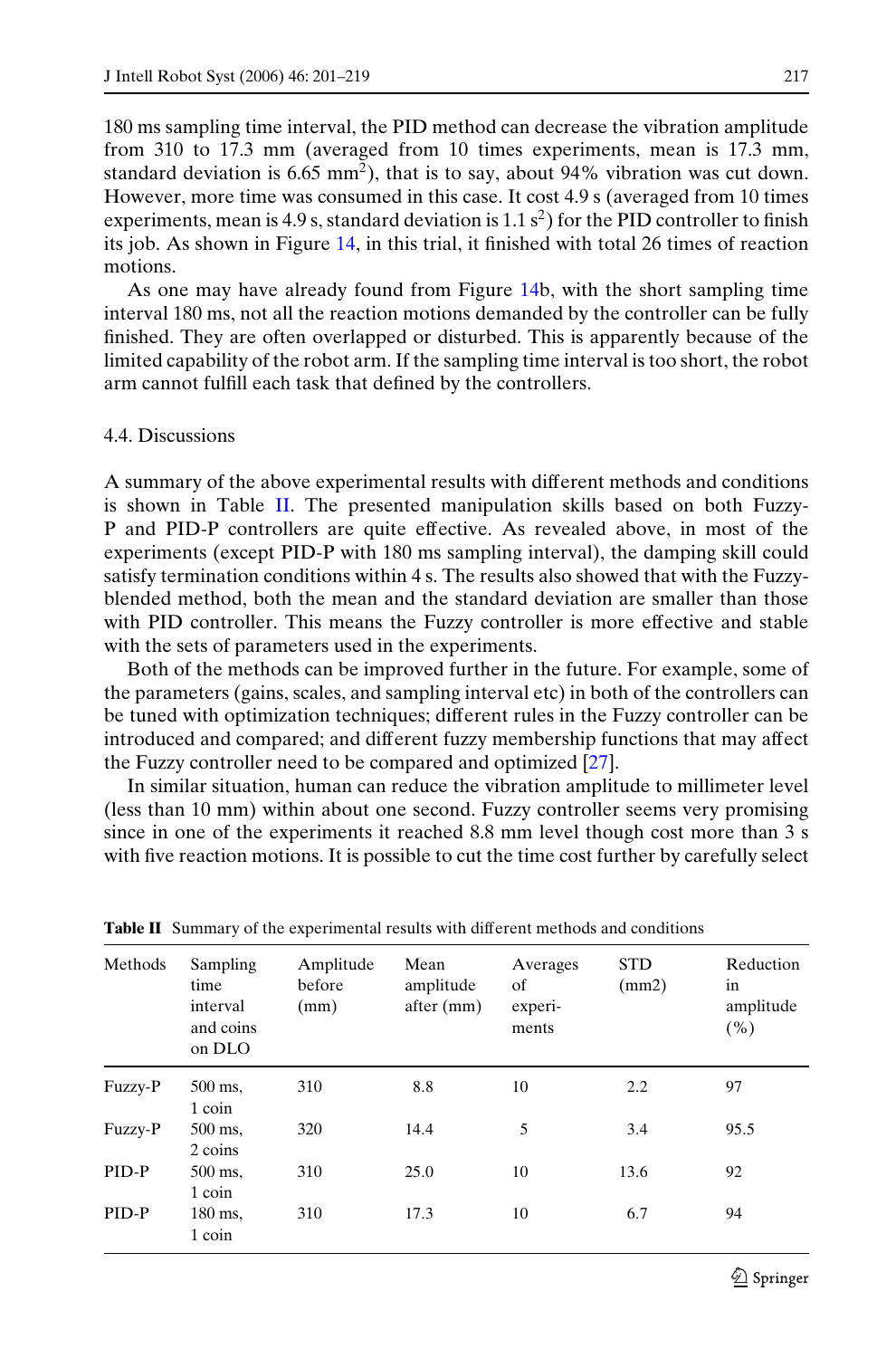<span id="page-17-0"></span>each reaction motion, for example, tiny reaction motions may be ruled out without execution.

#### **5. Conclusions**

In this article, a manipulation skill for robot arm to eliminate acute vibration when handling DLOs was presented based on rules extracted from human skill observation. Experiments to demonstrate the presented methods have been carried out and experimental results showed that vibration was reduced dramatically with Fuzzy-P or PID-P controller. The fuzzy method, which takes advantages of expert's linguistic rules, is proved to be more effective and stable than the PID method according to the averaged experimental results. With the Fuzzy-P controller, DLO's vibration was reduced to 8.8 mm within 3.38 s without any knowledge of the DLO in advance.

In the future, the presented manipulation skill can be improved further to the millimeter level in one second by optimizing the controllers and carefully selecting reaction motions.

**Acknowledgments** The Alexander von Humboldt Foundation (AvH) [\(http://www.avh.de\)](http://www.avh.de) is greatly appreciated by the first author. We thank Mr Antoine SCHLECHTER for his helpful suggestions and discussions, and Mr Thorsten SCHMIDT, Mr Dirk EBERT and Mr Bjoern KAHL for their kind help. Other supports from group members, such as robot and sensor calibrations, are also greatly appreciated.

## **References**

- 1. Henrich, D., Wörn, H.: Robot Manipulation of Deformable Objects. Springer, London (2000) ISBN 1-85233-250-6
- 2. Nakazawa, M.: Handling of flexible object. Techno Jpn. **31**(10), 30–35 (Oct. 1998)
- 3. Zheng, Y.F., Pei, R., Chen, C.: Strategies for automatic assembly of deformable objects. In: Proceedings of IEEE International Conference on Robotics and Automation, pp. 2598–2603 (1991)
- 4. Wakamatsu, H., Matsumura, T., Arai, E., Hirai, S.: Dynamic analysis of rod like object deformation towards their dynamic manipulation. In: Proceedings of the IEEE/IROS International Conference on Intelligent Robots and Systems, pp. 196–201, Grenoble, France, Sept. 1997
- 5. Hirai, S., Wakamatsu, H.: Modeling of deformable strings with bend, twist, and extension in 3D space. In: Proceedings of the 2nd ECPD International Conference on Advanced Robotics, Intelligent Automation and Active Systems, pp. 529–534, Vienna, Sept. 1996
- 6. Inoue, H., Inaba, M.: Hand-eye coordination in rope handling, Proceedings of the First International Symposium on Robotics Research, pp. 163–174, New Hampshire, USA, Sept. 1983
- 7. Smith, P.W., Nandhakumar, N., Tamadorai, A.K.: Vision based manipulation of non-rigid objects. In: Proceedings of the IEEE Robotics and Automation Conference, vol. 4, pp. 3191–3196. Minneapolis, Minnesota, USA, April 1996
- 8. Kraus, W., McCarragher, B.J.: Case studies in the manipulation of flexible parts using a hybrid position/force approach. In: Proceedings of the 1997 International Conference on Robotics and Automation (ICRA'97), vol. 1, pp. 367–372. Albuquerque, USA, April 1997
- 9. Nakagaki, H., Kitagaki, K., Ogasawara, T., Tsukune, H.: Study of insertion task of a flexible beam into a hole by using visual tracking observed by stereo vision. In: Proceedings of the IEEE International Conference on Robotics and Automation, vol. 4, pp. 3209–3214. Minneapolis, USA, April 1996
- 10. Morrow, J.D., Khosla, P.K.: Manipulation task primitives for composing robot skills. In: Proceedings of the 1997 IEEE International Conference on Robotics and Automation (ICRA'97), pp. 3354–3359. Albuquerque, USA, April 1997